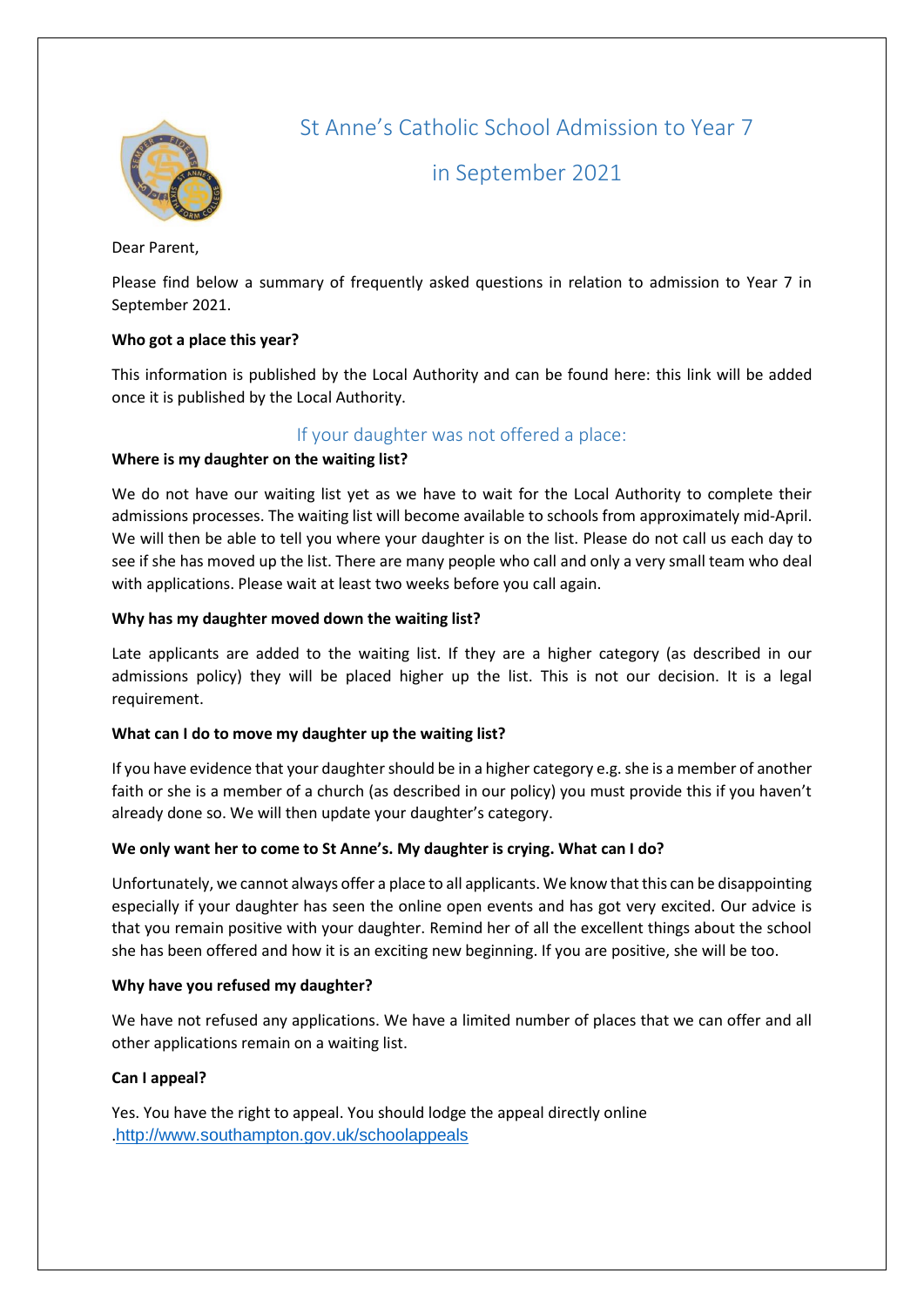### **Can you help me with my appeal? What should I write?**

We cannot help you with your appeal. You need to complete the form and give your reasons for appeal and any relevant evidence.

## **I have been offered a place at another school. Should I accept it on the portal?**

Our advice is that you accept the school place. Accepting a school place will not have a negative impact on an appeal if you choose to appeal and it will not affect where your daughter is on the waiting list.

# If your daughter was offered a place and will be joining us in September:

## **I have twin girls who have both been offered a place. Will they be in the same tutor group or the same classes?**

Please contact Mrs Langford [Fiona.langford@st-annes.uk.com](mailto:Fiona.langford@st-annes.uk.com) to discuss your preferences. We do not have a blanket policy and treat each situation on a case by case basis.

## **There are only a few people coming from my daughter' school. Can you arrange an extra visit for her?**

We have extra transition events for all girls who are the only once, or one of a handful coming from a primary school. We will be in touch with an invitation to this. It's always a really lovely day.

## **When will I get a letter and joining info from you?**

In April and you will get an admission pack, information about Transition Day and also the first day in September.

### **When will my daughter come to school for Transition Day?**

We will contact you about this on the email address that you used to apply for a school place for your daughter. If you need to change this address please emai[l Fiona.langford@st-annes.uk.com](mailto:Fiona.langford@st-annes.uk.com) with your daughter's full name please from the new address notifying us of the change.

### **I am a teacher in your school. Will I have to teach my daughter or have her in my tutor group?**

We cannot say never! Please do speak to your Head of Department/HoY and they will accommodate where possible but we cannot make any guarantees.

### **My daughter is very anxious and needs extra help with transition. What should I do?**

Please contact Mrs Langford [Fiona.langford@st-annes.uk.com](mailto:Fiona.langford@st-annes.uk.com) to discuss your daughter's needs.

### **My daughter has a SEN and needs extra help with transition. What should I do?**

Please contact [info@st-annes.uk.com](mailto:info@st-annes.uk.com) and this will be passed to our SENCO.

## If your daughter was offered a place but will not be joining us:

### **We are moving so our daughter cannot attend. What do we do?**

It's really important that you contact the local authority (Southampton Council or Hampshire County Council) as soon as possible. Telling their primary school is not enough. Each year, we have children